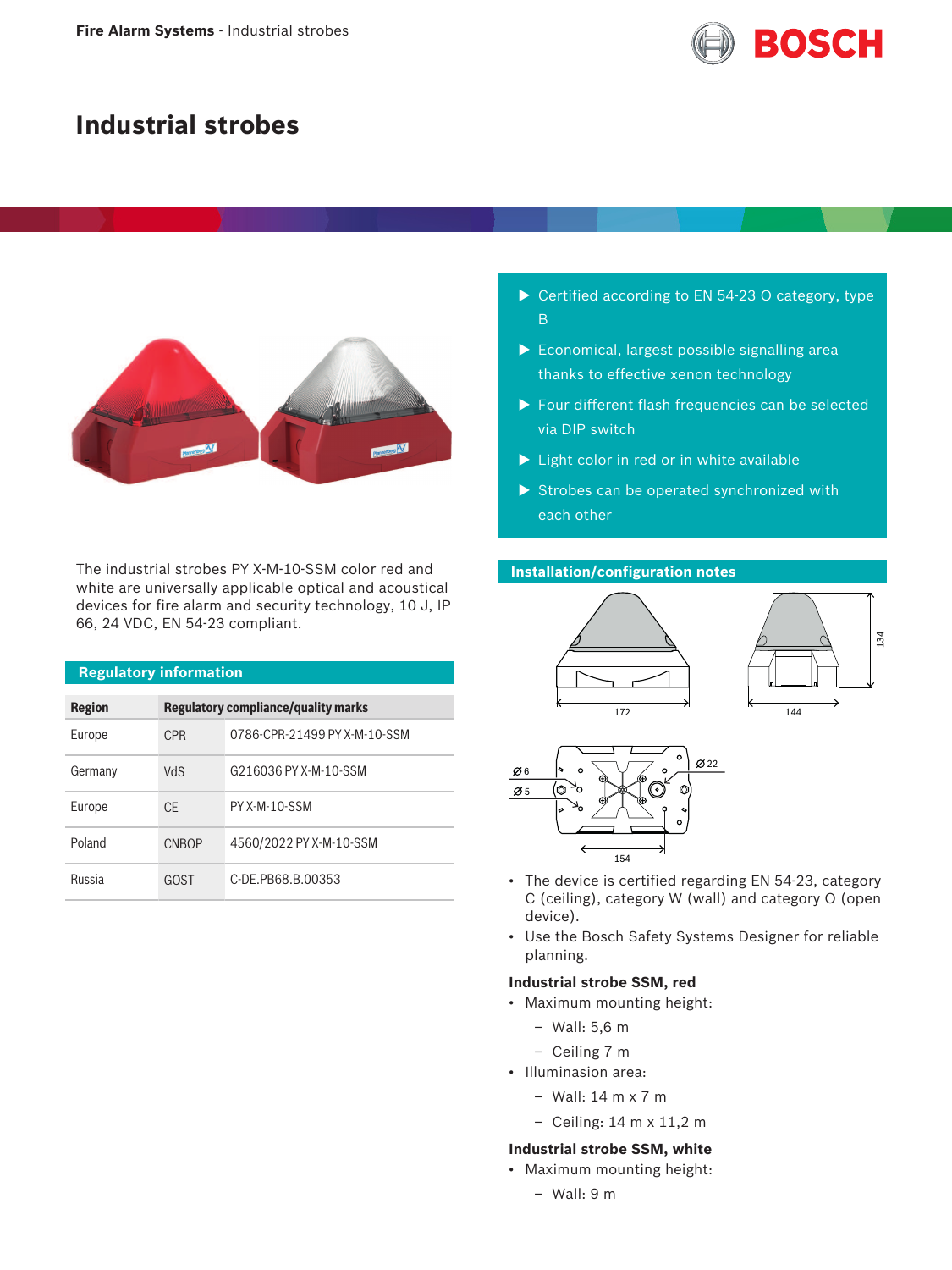- Ceiling 10 m
- Illumination area:
	- Wall: 22,5 m x 10 m
	- Ceiling: 22,5 m x 18 m

### **Technical specifications**

#### **Electrical**

|                           | <b>PY X-M-10-SSM R Industrial</b><br>strobe SSM, red       |
|---------------------------|------------------------------------------------------------|
| Operating voltage (VDC)   | $18$ VDC $-$ 30 VDC                                        |
| Rated current consumption | 464 mA (at 24 VDC at 1 Hz)<br>282 mA (at 24 VDC at 0.5 Hz) |
| Inrush current reduction  | SM module, limit to max. 4,5 A                             |
|                           |                                                            |
|                           |                                                            |
|                           | <b>PY X-M-10-SSM W Industrial</b><br>strobe SSM, white     |
| Operating voltage (VDC)   | 18 VDC - 30 VDC                                            |
| Rated current consumption | 464 mA (at 24 VDC at 1 Hz)<br>282 mA (at 24 VDC at 0.5 Hz) |

#### **Optical**

|                         | <b>PY X-M-10-SSM R Industrial</b><br>strobe SSM, red |
|-------------------------|------------------------------------------------------|
| Lightning energy $(J)$  | 10J                                                  |
| Luminous intensity (cd) | 54 <sub>cd</sub>                                     |
| Flash rate (Hz)         | $0.1$ Hz: 0.5 Hz: 0.75 Hz: 1.0 Hz                    |
|                         | <b>PY X-M-10-SSM W Industrial</b>                    |

|                         | strobe SSM, white                 |
|-------------------------|-----------------------------------|
| Lightning energy (J)    | 10J                               |
| Luminous intensity (cd) | 149 <sub>cd</sub>                 |
| Flash rate (Hz)         | $0.1$ Hz; 0.5 Hz; 0.75 Hz; 1.0 Hz |

#### **Environmental**

|                                                     | <b>PY X-M-10-SSM R Industrial</b><br>strobe SSM, red |
|-----------------------------------------------------|------------------------------------------------------|
| Operating temperature (°C)                          | $-40\,^{\circ}\text{C} - 55\,^{\circ}\text{C}$       |
| Operating relative humidity, non-<br>condensing (%) | $0\% - 90\%$                                         |
| IP rating                                           | IP66                                                 |

|                                                     | <b>PY X-M-10-SSM R Industrial</b><br>strobe SSM, red   |
|-----------------------------------------------------|--------------------------------------------------------|
| Impact protection (EN 50102)                        | IK <sub>08</sub>                                       |
|                                                     |                                                        |
|                                                     | <b>PY X-M-10-SSM W Industrial</b><br>strobe SSM, white |
| Operating temperature $(°C)$                        | $-40\degree C - 55\degree C$                           |
| Operating relative humidity, non-<br>condensing (%) | $0\% - 90\%$                                           |
| IP rating                                           | <b>IP66</b>                                            |
| Impact protection (EN 50102)                        | IK <sub>08</sub>                                       |

## **Mechanical**

|                                        | <b>PY X-M-10-SSM R Industrial</b><br>strobe SSM, red   |
|----------------------------------------|--------------------------------------------------------|
| Material                               | <b>Plastic</b>                                         |
| Housing color                          | Red                                                    |
| Cover color                            | Red                                                    |
| Dimension $(H \times W \times D)$ (mm) | 124 mm x 166 mm x 114 mm                               |
|                                        |                                                        |
|                                        |                                                        |
|                                        | <b>PY X-M-10-SSM W Industrial</b><br>strobe SSM, white |
| Material                               | Plastic                                                |
| Housing color                          | Red                                                    |
| Cover color                            | Clear                                                  |

#### **Ordering information**

**PY X-M-10-SSM R Industrial strobe SSM, red** Universally applicable strobe for fire alarm and security technology, red, 10J, IP66, 24V DC, EN 54-23 compliant. Order number **PY X-M-10-SSM R | F.01U.393.220**

**PY X-M-10-SSM W Industrial strobe SSM, white** Universally applicable strobe for fire alarm and security technology, white, 10J, IP66, 24V DC, EN 54-23 compliant. Order number **PY X-M-10-SSM W | F.01U.393.221**